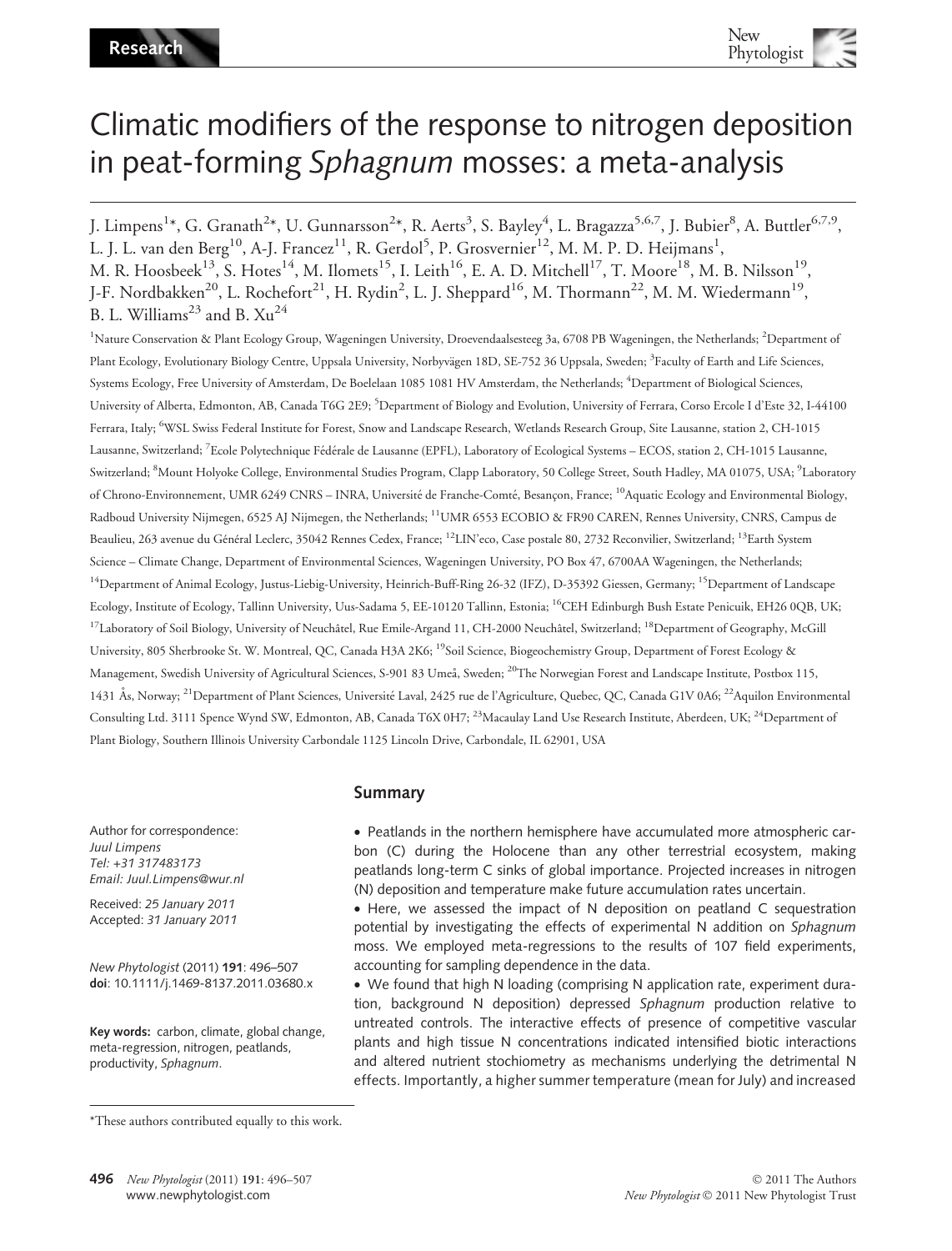annual precipitation intensified the negative effects of N. The temperature effect was comparable to an experimental application of almost 4 g N m<sup>-2</sup> yr<sup>-1</sup> for each 1°C increase.

• Our results indicate that current rates of N deposition in a warmer environment will strongly inhibit C sequestration by Sphagnum-dominated vegetation.

## Introduction

At the scale of millennia, peatlands in the northern hemisphere have significantly affected the earth's atmosphere (Frolking & Roulet, 2007) by steadily sequestering  $CO<sub>2</sub>$  in the form of partly decomposed organic material (peat), mostly formed by peat forming Sphagnum mosses (Rydin & Jeglum, 2006). Although fairly resilient to small disturbances in climate (Belyea & Baird, 2006), Sphagnumdominated peatlands are now experiencing a hitherto unprecedented combination of stresses such as increases in nitrogen (N) deposition (Galloway et al., 2008), temperature, and drought frequency (Dise, 2009). To what extent these stresses will affect future carbon (C) sequestration requires urgent attention (Dise, 2009).

Sphagnum-dominated peatlands are extremely nutrient poor ecosystems and commonly rely on atmospheric inputs as their sole sources of external nutrients, resulting in a plant community sensitive to increases in N deposition (Bobbink et al., 2003). The vegetation consists mainly of slow-growing ericaceous dwarf shrubs and cyperaceous graminoids rooting in a soil matrix of living and dead peat mosses. The competitive balance between *Sphagnum* and vascular plants is maintained by their asymmetrical competition for nutrients. Sphagnum uses N derived from atmospheric deposition, and efficiently relocates nutrients from older tissue (Rydin & Clymo, 1989), whereas vascular plants depend more on N released during decomposition of organic material (Malmer et al., 2003). Sphagnum restricts the N supply to vascular plants by intercepting deposited N (Lamers et al., 2000), and by slowing down decomposition through its recalcitrant litter and acidity (Van Breemen, 1995). Once competition from *Sphagnum* is reduced, or the nutrient limitation is lifted, vascular plants may gain a competitive advantage and, being taller, outcompete the mosses for light (Hautier et al., 2009). Shifts from a moss- to a vascular plant-dominated state can depress C sequestration rates (Bubier et al., 2007) and even mobilize the N and C stored in the underlying peat by stimulating decomposition (Freeman et al., 2004). Since estimates of the peatland Cstore range between 34 and 46% of the 796 PgC currently held in the atmosphere as  $CO<sub>2</sub>$  (IPCC, 2007), ensuing release to the atmosphere and local environment may be substantial (Limpens et al., 2008).

It is generally hypothesized that increasing N deposition rates lead to progressive N saturation of the moss layer, shifting the competitive balance in favour of vascular plants and depressing Sphagnum production and cover (Limpens et al., 2006). In turn, this reduces C sequestration rates (Gunnarsson et al., 2008), despite the increased productivity of vascular plants (Bubier et al., 2007). N-depressed moss production has been related to direct effects of enhanced tissue N concentration, such as nutrient imbalance (Bragazza et al., 2004) and increased sensitivity to pests and pathogens (Wiedermann et al., 2007), or indirect effects such as light competition from leaves and litter of taller vascular plants (Berendse et al., 2001) or other mosses (Mitchell et al., 2002). Moreover, the response of  $Sphagnum$  to  $N$  can be modified by climatic factors, such as temperature (Gunnarsson et al., 2004), summer drought (Gerdol et al., 2007), and phosphorus (P) limitation (Aerts et al., 2001). Although there are many hypotheses about which factors may affect Sphagnum production and its response to N enrichment, we do not yet know the importance of these factors in relation to each other, nor if their effects can be extrapolated beyond the scope of single studies. The growing number of N-addition experiments in peatlands enables us for the first time to test these hypotheses comprehensively and to quantify the effects of environmental factors on N application over a wider geographic range using meta-regressions.

We assessed the role of N deposition on peatland C sequestration potential and its relation to N saturation, using the effects of experimental N addition on the production and N concentration of Sphagnum. After checking for bias caused by artifacts of adding N, we analysed experimental outcomes of 29 fertilization studies spanning 18 countries in North America and Eurasia to test our prediction that N application depresses Sphagnum production and enhances Sphagnum N concentration and to quantify the importance of interactions with N loading (N application rate and background N deposition rate), climatic factors (precipitation, temperature), and local factors (position above the water table, P addition, presence of vascular plants, Sphagnum species). We expected that, at constant N loading, an elevation in temperature, increased precipitation rate, a position close to the water table, P addition and removal of vascular plants would dilute Sphagnum N content by stimulating biomass production (Breeuwer et al., 2009), thus postponing negative effects associated with high tissue N concentration (Limpens et al., 2006).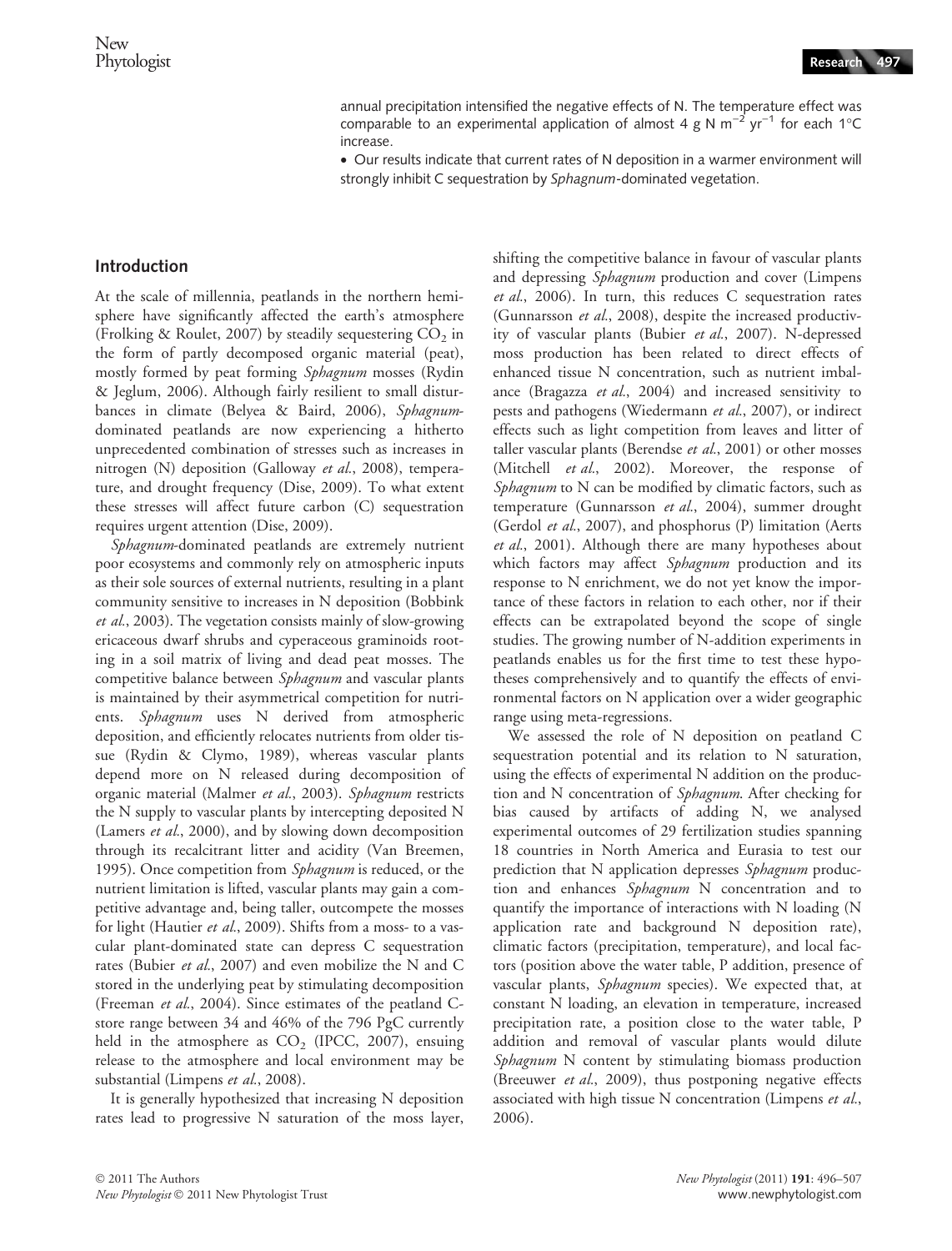## Description

#### Data acquisition

Nitrogen fertilization studies conducted on Sphagnumdominated vegetation were located by searching the Web of Science and Google Scholar using key words Sphagnum, nitrogen, peatlands, mires, fertilisation and fertilization, as well as using our contacts within the small peatland researcher community. Hereafter, all first authors were approached for access to raw data, enabling accurate calculation of treatment effects. When raw data turned out irretrievable (three studies, Supporting Information, Table S1), we extracted the data from published manuscripts. The dataset was further expanded with unpublished production, growth or N concentration data related to published experiments of the co-authors. We selected all studies where: Sphagnum was exposed to diurnal and seasonal changes in solar irradiance and temperature; and where the control was subject to the same temperature regime as the fertilization treatments. As a result we excluded all glasshouse studies, but included fertilization studies carried out in the field or in mesocosms and studies using pots kept under a roof. These selection criteria left us with 29 separate studies from 14 countries (Table S1), yielding 107 experiments focusing on Sphagnum production or height increment and 87 on Sphagnum N concentration.

From these studies we compiled a dataset on three response variables and 12 explanatory variables. Response variables were Sphagnum production, height growth and Sphagnum N concentration, whereas explanatory variables were N application rate, background N deposition, annual precipitation, mean July temperature, position above the water table, P addition, presence of vascular plants, Sphagnum species, experiment duration, N dose concentration, and form and frequency in which fertilizer was applied. We calculated or extracted mean and standard deviation of the response variables for all N treatments per study, treating different species subject to the same treatment, or the same species subject to different treatments, as separate experiments (Gurevitch & Hedges, 1999). For three studies we used the response ratio (rr) of Sphagnum height increment instead of production, as production data were unavailable. Before doing so we compared the rrvalues of both variables for a subset of field fertilization studies where both length increment and production had been reported. The rr-values were well correlated and closely followed the 1 : 1 line (production  $rr = -0.01 +$  $0.98 \times$  length rr,  $R^2 = 0.79$ ,  $n = 86$ ). Excluding the heightincrement studies from our meta-analysis did not affect the model coefficients but did slightly widen the 95% credible intervals.

To allow comparison of N-application effects over different studies, the Sphagnum response to N application was standardized, expressing the effect relative to the control. For each experiment, the effect size was calculated as the natural logarithm ( $log_e$ ) of the *rr* of *Sphagnum* production (PROD) or N concentration (N). The rr is defined as the mean of the experimental group  $(E)$  divided by the mean of the control group  $(C)$ . The log<sub>e</sub>r was used to linearize the metric and achieve a more normal distribution (Hedges et al., 1999). A negative N $\log_e rr$  indicates that applying N reduced the N concentration, whereas a positive Nloger indicates that applying N increased the N concentration relative to the control. Assuming treatment and control are independent, the variance (var) of  $\log_e rr$  is var ( $\log_e E - \log_e$ C) and is calculated as  $SD_E^2/n_E^2 + SD_C^2/n_C^2$  (Hedges et al., 1999), where SD is the standard deviation and  $n$  is the sample size. To compare the relative importance of the explanatory variables, we standardized their regression coefficients from our models by subtracting the mean and dividing by two times SD (Gelman, 2008). Regression coefficients are then directly comparable with each other, including untransformed binary variables (Gelman, 2008). The standardized coefficients are given in tables and nonstandardized coefficients are presented in Table S2 and in all figures.

#### Statistical model building

To test our hypotheses, we used a meta-regression approach, a method increasingly used for meta-analyses in ecology (Gurevitch & Mengersen, 2010). Meta-regression models are similar to multiple regression models, in that they allow inclusion of continuous explanatory variables and the exploration of response curves. Before constructing the main models referred to in our results we first prespecified the variables of interest related to our hypotheses and predictions. This theory-driven approach avoids problems associated with stepwise procedures, such as biased estimates (Harrell, 2001), and other pitfalls in meta-regression modelling, such as data dredging, confounding variables and too many explanatory variables (Thompson & Higgins, 2002; Lajeunesse, 2010). After this we identified potential covariates associated with experimental design that could bias our results and investigated colinearity among explanatory variables to ensure that modelled variables could be estimated independently. Here we also looked at the distribution to ensure relatively even distribution of data within the range. We tested if the covariates had an effect on the response variables. If this were the case they were included in the main model. Finally, we assembled the two main regression models referred to in our results and Tables 1, S2. If submodels, model checking or theory strongly suggested interaction or quadratic terms, we included them in the model, while keeping the number of parameters as low as possible for reasons mentioned earlier. Data on all explanatory variables are given in Table S1, together with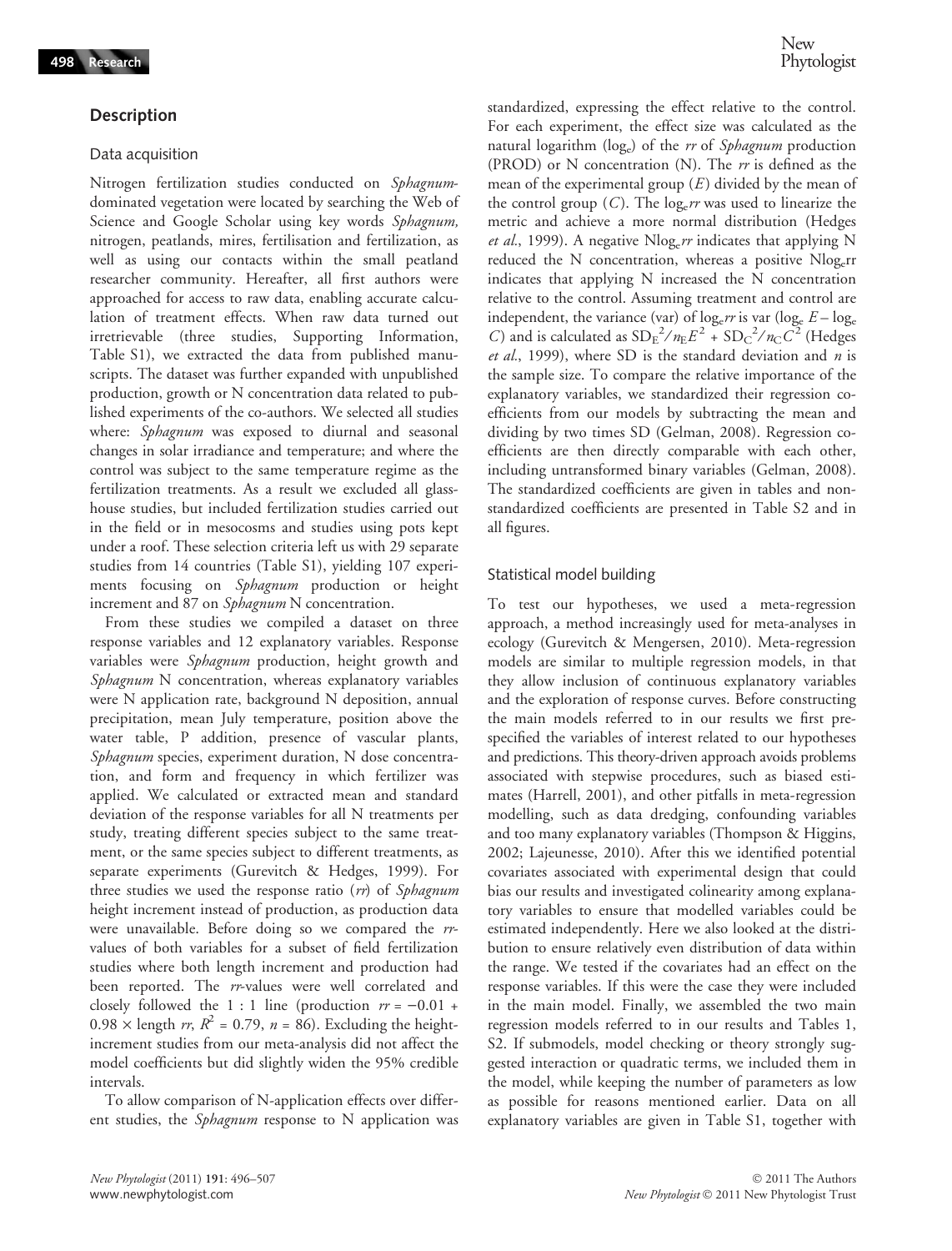Table 1 Results of the Bayes linear models with PRODlog<sub>e</sub>r and Nlog<sub>e</sub>r with standardized coefficients

|                                                                 | Standardized<br>coefficient | Upper   | Lower   | $\overline{P}$ | $\tau^2$ | $\%$<br>explained |
|-----------------------------------------------------------------|-----------------------------|---------|---------|----------------|----------|-------------------|
|                                                                 |                             |         |         |                |          |                   |
| PRODlog <sub>e</sub> $rr(n_{exp} = 107)$                        |                             |         |         |                |          |                   |
| Intercept                                                       | 0.19                        | 0.35    | 0.03    | 0.02           | 0.06     | 53                |
| Nitrogen (N) application rate                                   | $-0.15$                     | $-0.01$ | $-0.28$ | 0.03           |          |                   |
| Background N deposition                                         | $-0.32$                     | $-0.13$ | $-0.52$ | < 0.01         |          |                   |
| Mean July temperature                                           | $-0.06$                     | 0.17    | $-0.28$ | 0.61           |          |                   |
| Microhabitat (hummock)                                          | $-0.16$                     | 0.03    | $-0.34$ | 0.09           |          |                   |
| Microhabitat (hummock) $\times$ Mean                            | $-0.53$                     | $-0.15$ | $-0.91$ | < 0.01         |          |                   |
| July temperature                                                | $-0.30$                     | $-0.07$ | $-0.54$ | 0.01           |          |                   |
| Mean annual precipitation                                       | 0.30                        | 0.51    | 0.08    | 0.01           |          |                   |
| Phosphorus application                                          |                             |         |         |                |          |                   |
| Presence vascular plants                                        | $-0.42$                     | $-0.21$ | $-0.63$ | < 0.01         |          |                   |
| $Nlog_e rr (n_{exp} = 87)$                                      |                             |         |         |                |          |                   |
| Intercept                                                       | 0.62                        | 0.72    | 0.51    | < 0.01         | 0.01     | 61                |
| N-application rate (linear term)                                | 0.37                        | 0.48    | 0.26    | < 0.01         |          |                   |
| N-application rate (quadratic term)                             | $-0.28$                     | $-0.18$ | $-0.38$ | < 0.01         |          |                   |
| Background N deposition                                         | $-0.19$                     | $-0.10$ | $-0.28$ | < 0.01         |          |                   |
| <b>Experiment duration</b>                                      | 0.17                        | 0.26    | 0.09    | < 0.01         |          |                   |
| Mean July temperature                                           | 0.07                        | 0.17    | $-0.02$ | 0.13           |          |                   |
| Microhabitat (hummock)                                          | $-0.21$                     | $-0.11$ | $-0.31$ | < 0.01         |          |                   |
| Phosphorus application                                          | $-0.06$                     | 0.03    | $-0.15$ | 0.15           |          |                   |
| Mean annual precipitation                                       | 0.11                        | 0.23    | $-0.01$ | 0.07           |          |                   |
| N dose concentration                                            | $-0.08$                     | 0.01    | $-0.17$ | 0.07           |          |                   |
| PRODlog <sub>e</sub> r - simplified model ( $n_{\rm exp}$ = 55) |                             |         |         |                |          |                   |
| Intercept                                                       | $-0.07$                     | 0.06    | $-0.19$ | 0.30           | 0.07     | 59                |
| Sphagnum N concentration                                        | $-0.30$                     | $-0.03$ | $-0.57$ | 0.03           |          |                   |
| Mean July temperature                                           | $-0.54$                     | $-0.26$ | $-0.82$ | < 0.01         |          |                   |
| Mean annual precipitation                                       | $-0.37$                     | $-0.06$ | $-0.68$ | 0.02           |          |                   |

 $n_{\rm exp}$ , number of experiments. See Supporting Information Table S2 for nonstandardized coefficients and the range and SD for the continuous explanatory variables. Negative coefficients indicate that an increase in the predictor makes Sphagnum more sensitive to nitrogen (N) addition. Categorical levels are compared with the intercept which is set to without phosphorus (P) addition (and without vascular plants in the PRODlog<sub>e</sub>rr model) in the lawn microhabitat. Upper and lower, 95% credible intervals; P, two-sided P-value derived from the posterior probability corresponding to the hypothesis that the regression coefficient is zero;  $\tau^2$ , residual heterogeneity. % explained is a measure of model performance and represents the variation among experiment outcomes explained by the explanatory variables (see the Description section).

details on the data sources used. We now briefly describe the variables that were included in our two main models (one main model for each response variable).

N-application rate Amounts of N (g N  $\mathrm{m}^{-2}$  yr<sup>-1</sup>) applied by the experimenters. For multiple-year experiments we only used data from the last year.

Background N deposition The wet N-deposition rate  $(g N m^{-2} yr^{-1})$  at the experimental site. For those experiments where vegetation was moved under a roof, we used wet deposition rate at the collection site. If not provided by the experimenters, wet N-deposition rate was extracted from the EMEP website (http://webdab.emep.int/ Unified\_Model\_Results/AN/) for the year the Sphagnum N-concentration data were collected. We selected wet deposition rather than total deposition because of its smaller estimation error (Boring et al., 1988).

Mean annual precipitation  $\pmod{yr^{-1}}$  at the experimental site was weakly correlated with background N deposition  $(r = 0.26$  for production data and  $r = 0.12$  for N-concentration data, both  $P > 0.1$ ), allowing inclusion of both variables in the main models. Their coefficients in the models did not change substantially if they were fitted individually or together, supporting our choice.

Temperature Mean July temperature at the study site in C. This was strongly correlated with mean summer temperature (June–August,  $r = 0.98$ ), and yielded similar model outcomes (not shown). We chose July temperature to facilitate data retrieval from weather stations.

Depth of the water table expressed as hummock vs lawn microhabitats. As information on water tables was inconsistent, we used microhabitat as a proxy. Microhabitat was assigned according to dominant moss species (Andrus,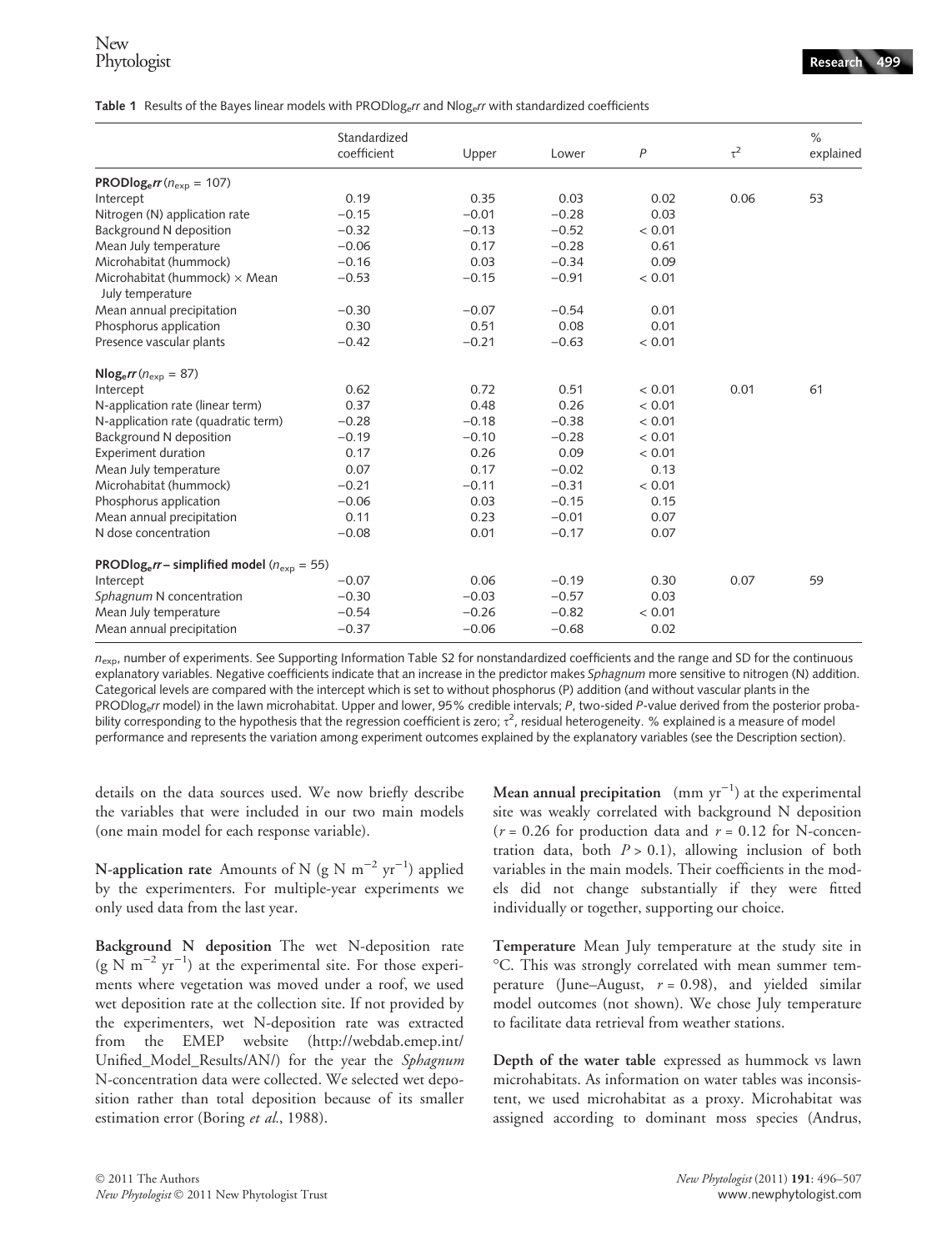1986). If vegetation was co-dominated by two Sphagnum species, we selected the lowest microhabitat as the maximum position of *Sphagnum* species above the water table is physiologically constrained (Rydin & Jeglum, 2006).

**P-addition**  $P (PO<sub>4</sub><sup>3-</sup>)$  added vs no P added.

Experimental duration The number of growing seasons over which N was applied.

Presence of vascular plants Presence vs removed by the experimenter by clipping above-ground parts. Plant abundance was measured in only a few studies and could therefore not be used. Presence of vascular plants was confounded with experimental duration, as removal of vascular plants by clipping was mainly restricted to short-term studies. To choose which of the two variables to select for our main models, we first tested their individual effects on data subsets. Presence of vascular plants was tested using data recorded after one growing season only, including firstyear data from long-term studies. The effect of duration was tested on another subset using only studies where vascular plants had not been removed. The presence of vascular plants seemed to affect the Sphagnum production response  $(PRODlog_e rr)$  to N application (regression coefficient (upper, lower credible interval)) =  $-0.19$  (0.074,  $-0.45$ ),  $P = 0.15$ ,  $n = 52$ ), whereas the effect of duration was negligible  $(0.04 (0.28, -0.20), P = 0.74, n = 74)$ . The pattern was reversed for change in N concentration ( $Nlog_e rr$ ). Here vascular plants did not affect  $Nlog_e rr$  substantially (-0.055) (0.052, -0.16),  $P = 0.30$ ,  $n = 57$ ) but duration did (0.16)  $(0.28, 0.045), P = 0.006, n = 60$ . Based on this, we included presence of vascular plants for our main model testing PRODlog<sub>e</sub> $rr$  and experimental duration in the model testing  $Nlog_e rr$ .

Sphagnum species The dominant Sphagnum species in the experimental plots. Because sample size differed widely among species, we did not include species as a variable in the main model. Instead, we ran individual models for those species with a substantial amount of data that covered a broad range of our explanatory variables. We performed this analysis for Sphagnum magellanicum and Sphagnum fuscum.

Covariates associated with experimental design that could bias our results included the N concentration (g  $l^{-1}$ ) of the fertilizer solution applied to the vegetation (N dose concentration), the form  $(NH_4^*$ ,  $NO_3^-$ ,  $NH_4NO_3)$  in which N was applied (N form) and the frequency (low, medium, high; see Table S1) in which N fertilization was applied (N frequency). They were included in the main models when they significantly affected the response variables, as was the case for N dose concentration only. The lack of effects of N form and N frequency are probably a result of the relatively few studies that applied an N form other than  $NH<sub>4</sub>NO<sub>3</sub>$  or fertilized < six times a year (see Table S1).

## Sampling dependence and hierarchical Bayes linear model (HBLM)

In a meta-analysis, the linear mixed model can be written as:  $y = X\beta + \delta + \varepsilon$ , where y is the vector of effect size estimates ( $log_e rr$ ); X is the design matrix with the explanatory variables;  $\beta$  is a vector of parameters (including an intercept term and the effects of the explanatory variables);  $\delta$  is a identity matrix with  $\tau^2$  along the diagonal.  $\tau^2$  is the residual heterogeneity, that is the variability among experimental outcomes that is not accounted for by the explanatory variables included in the model.  $\varepsilon$  is the sampling variancecovariance matrix. This matrix is assumed to be known and has the experiment-specific variances on the diagonal.

To address our research question, we needed to calculate effect sizes for different N-application rates. As single studies often involved multiple N-application rates, and only one control treatment, the same samples were used as control for  $>$  one experimental group when calculating  $rr$  for these studies. This created a sampling dependence in our responses which needed to be accounted for (Gurevitch & Hedges, 1999). We did so by including covariances between related experiments (off-diagonal blocks) in e (Hedges et al., 2010). Our choice of effect size ( $log_e rr$ ) enabled us to obtain approximated covariances between experiments using the delta method. The variance (var) of  $log_e rr$  is:  $log_e E - log_e C$ , E referring to the experimental group and C the control group. The covariance (cov) between two values for  $\log_e rr$  is  $\text{cov}(\log_e EL - \log_e C,$  $log_e E2 - log_e C$ ), which equals var(log<sub>e</sub>C), calculated as  $\widetilde{\text{SD}}_{\text{C}}^2/n_{\text{C}}C^2$  (Hedges *et al.*, 1999).

To account for the sampling dependence in our dataset, we used a HBLM. The HBLM is a method that allows controlling for sampling dependence (Kulmatiski et al., 2008; Stevens & Taylor, 2009), something that is particularly important in our dataset which had many multipletreatment studies (see Table S1). We also ran a mixedmodel meta-analysis using method of moments for estimation while accounting for sampling dependence. This method yielded similar estimates but narrower 95% intervals. In this paper we only present the more conservative HBLM results. The analyses were performed in R (R Development Core Team, 2010), using the package metahdep (Stevens & Nicholas, 2009). For a HBLM, metahdep uses a noninformative normal prior on  $\beta$  $(\tau)$ , and a log-logistic prior on  $\tau$ . See Stevens & Taylor (2009) for computational details. The uncertainty in the regression coefficients is given by 95% credible intervals, which in Bayesian statistics means that the posterior probability that  $\beta$  lies within the interval is 0.95. Credible intervals were calculated as two times the posterior standard deviation of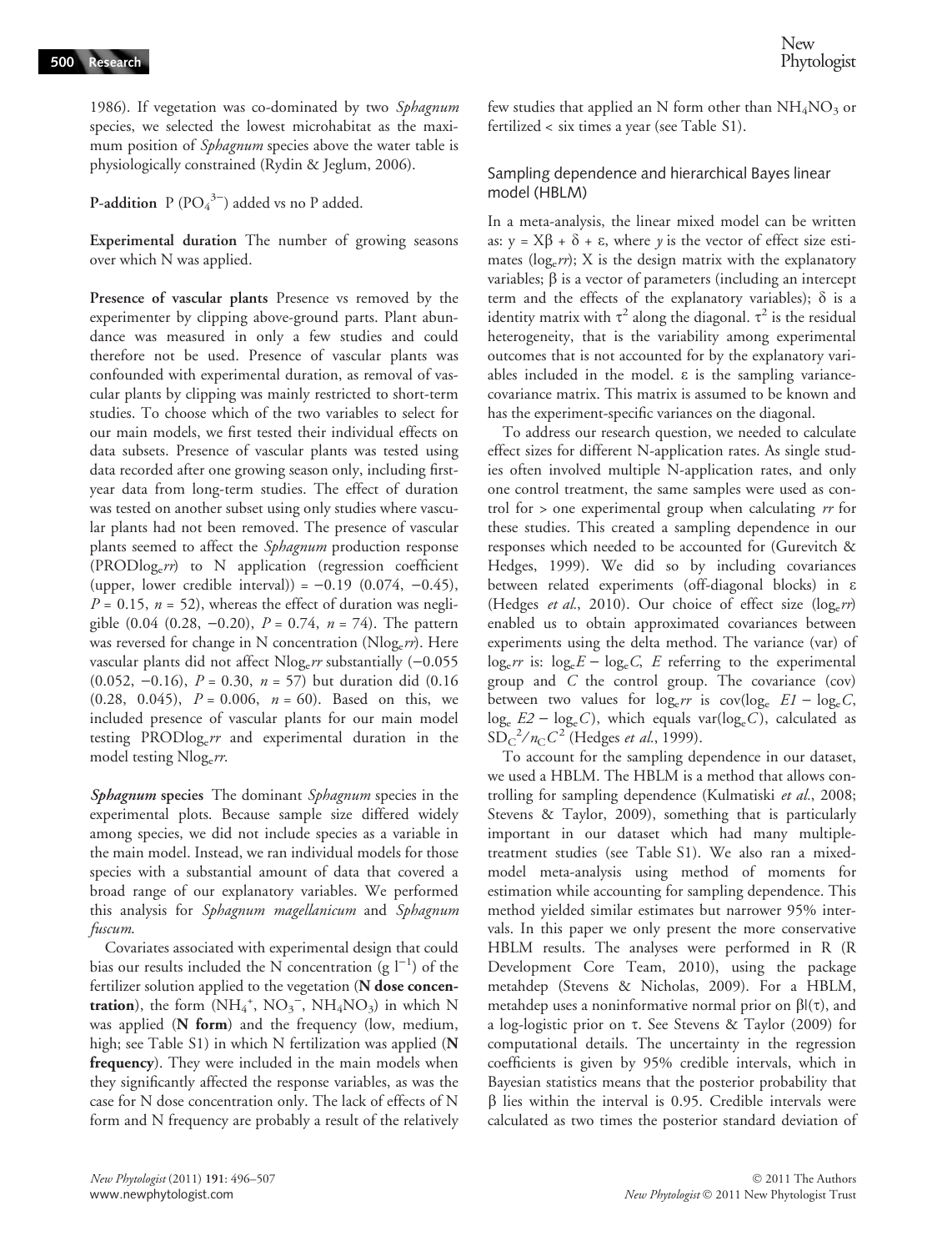the coefficients. Two-sided P-values for the coefficients were also calculated for a more familiar interpretation of significant effects. To give an estimate of the overall performance of our models, we calculated the % reduction in  $\tau^2$ (the residual heterogeneity) as a result of including the explanatory variables:  $(\tau^2$ , model with intercept only –  $\tau^2$ , model with explanatory variables) $/(\tau^2$ , model with intercept only). To test how well our simplified model (see the Results section) would predict the sign (positive, negative) of the N effect on production, we used a leave-one-out procedure (Harrell, 2001). Each observation was tested, or predicted, by using a model trained by the other observations; that is, in our case 55 model runs with 54 observations. Predicted and observed values were compared to assess the quality of the model.

#### Model checking

We checked for sample size bias in our dataset by examining plots of effect size vs variance and number of replicates (Fig. S1a–d). Residual analyses were used for model checking. For the two main meta-analysis models we assessed the fit of the model by predictive model checking (Gelman & Hill, 2007). This entailed using the model parameters, and the known sampling error covariance matrix, to simulate 1000 hypothetical replications of the data. If the model is reasonably accurate, the hypothetical data should resemble the original data. We investigated whether the minimum and maximum values or standard deviation of the replicated data differed significantly from the original data. A P-value was calculated as the proportion of cases in which the simulated values of PRODlog<sub>e</sub> $rr$  or Nlog<sub>e</sub> $rr$  exceeded the original value. Furthermore, we re-ran the model on the replicated data sets and checked the 95% coverage of the model coefficients. Ideally, in 95% of the replicated data sets, the 95% interval of the coefficient should cover the coefficient obtained by the original model (Gelman & Hill, 2007).

To test how well the effect of N addition mimicked that of N deposition, we compared the relationship between Sphagnum N concentration and the sum of background N and applied N (N influx) for our data with the relationship reported independently by Bragazza et al. (2005) for unfertilized peatlands. The authors presented a nonlinear relationship between N concentration and N deposition in Sphagnum (N concentration =  $\mu$  + log<sub>e</sub>N deposition). We applied a similar relationship to our own data, by fitting a generalized least-squares regression (GLS) using mean N concentration in control and N-treated plots as the response variable. One-year experiments were excluded, as they might not have reached equilibrium with the N influx. A GLS model was applied to account for the within-study correlation with a compound symmetry correlation structure, using the R package *nlme* (Pinheiro et al., 2009).

## Results

#### N addition mimics N deposition

Despite the N influx in our study being higher, up to 6 g m<sup>-2</sup> yr<sup>-1</sup> compared with maximum of 2 g N m<sup>-2</sup> yr<sup>-1</sup> background deposition in Bragazza et al. (2005), both datasets show high similarity. The absolute N concentration as well as the relationship between Sphagnum N concentration and N influx was very similar between both studies (Fig. 1). Moreover, our coefficient estimates were within two times the standard error of those reported by Bragazza et al. (2005). These results support the assumption that the Sphagnum response to experimental N addition can be used to predict its response to natural atmospheric N deposition, even at more extreme N influx.

#### Sphagnum production

Taken over all studies, adding N depressed Sphagnum production (Fig. 2a, Table 1), but the direction and strength of the response to N application depended more on the other explanatory variables than on the N application rate. Applying low rates of N in areas with low N background deposition stimulated or did not affect production relative



Fig. 1 Relationship between Sphagnum nitrogen (N) concentration and sum of background wet deposition and applied N. We included data on Sphagnum N concentrations (upper 0–3 cm shoot, DW basis) from both control (circles) and N treatments (triangles) from our dataset ( $n = 109$ ). The solid line indicates the best fit through our data (N concentration =  $11.8 + 2.8 \times \log_e(N \text{ influx})$ ). The dashed line indicates the relationship reported by Bragazza et al. (2005) for Sphagnum collected at unfertilized sites and includes an extrapolation beyond the range of collection sites (with a maximum of 2 g N  $m^{-2}$  yr<sup>-1</sup> in background deposition). There is no evidence for N-induced toxicity below Sphagnum N concentrations of 20 mg N  $g^{-1}$  DW (Granath et al., 2009).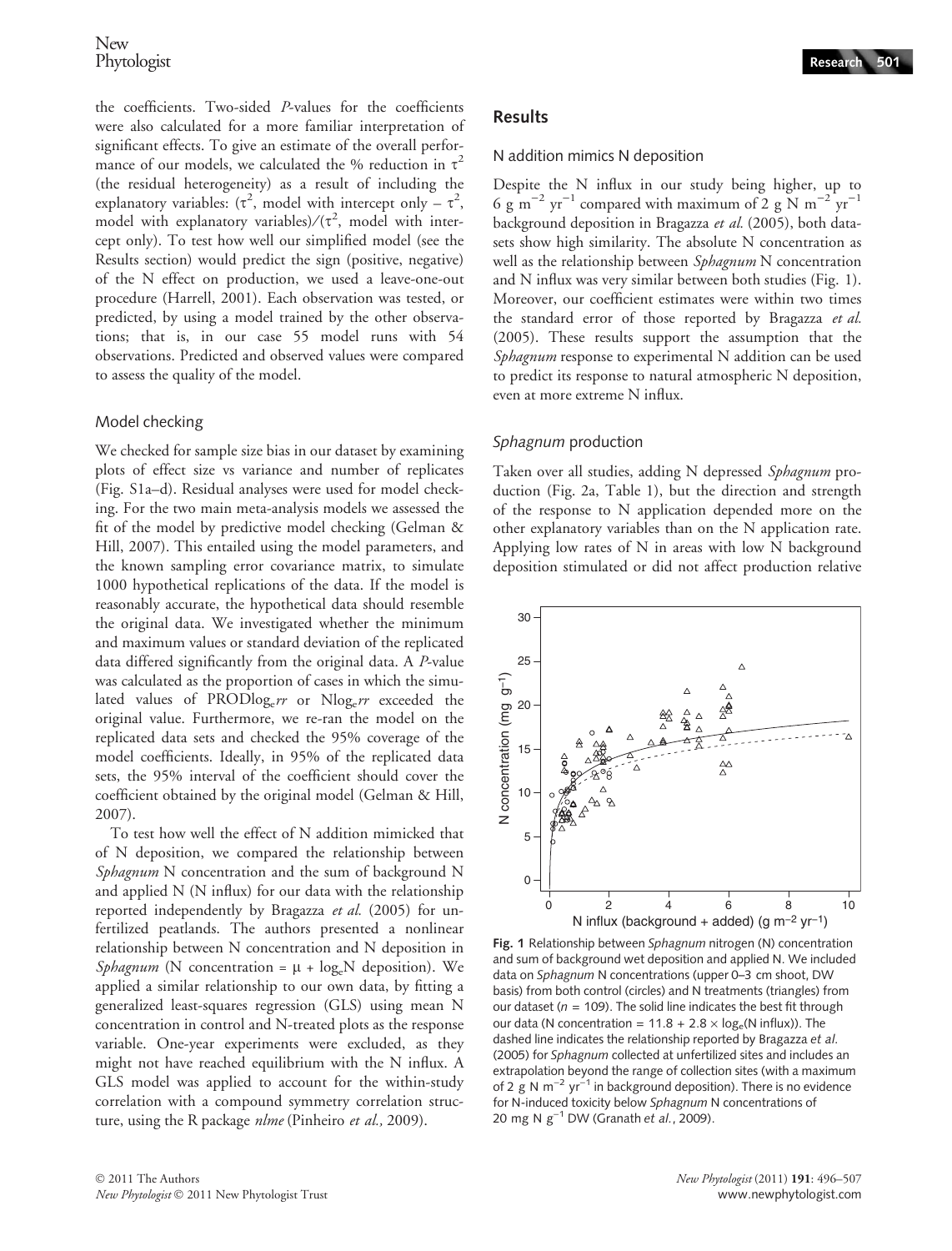

Fig. 2 Modelled response curve of Sphagnum production to experimental nitrogen (N) addition (PRODlog<sub>e</sub>rr) as affected by: (a) N-application rate combined with background N deposition (N dep., two rates), without vascular (vasc.) plants and phosphorus (P) addition (solid line, open circles) and with vascular plants alone (open triangles, dashed lines), or in combination with P addition (closed triangles, dotted line), (b) mean July temperature combined with mean annual precipitation (precip., two rates) and height above the water table. Hummock is high (triangles, solid lines) and lawn low (circles, dashed lines). Positive values for the response ratio indicate an increased production relative to the control treatment. For the fitted lines all other variables in the model (Table 1) were set at their average values. Each data point represents one experiment.

to the control, leading to positive  $Sphagnum$  PRODlog<sub>e</sub> $rr$ values for lawn Sphagnum without vascular plants, or hummock Sphagnum at low temperatures with additional P. By contrast, applying high rates of N generally depressed production relative to the control, resulting in a negative PRODlog<sub>e</sub>rr. The N application rate at which the  $PRODlog<sub>e</sub>rr$  shifted to negative was lowered by high background N deposition, high annual precipitation, and the presence of vascular plants. P addition had the opposite effect, alleviating the negative response to N and leading to

higher PROD $log_e rr$  (Fig. 2a,b, Table 1). For microhabitats above the water table, an increase in July temperature made *Sphagnum* production more sensitive to adding N, particularly when combined with high precipitation rates, leading to a significant interaction between July temperature and microhabitat (Fig. 2b, Table 1). The temperature effect on PRODlog<sub>e</sub> $rr$  was comparable to an N application rate of almost 4 g N m<sup>-2</sup> yr<sup>-1</sup> for each 1°C increase (calculated using nonstandardized model coefficients, Table S2).

Omitting studies with N-application rates beyond realistic deposition rates (> 5 g N m<sup>-2</sup> yr<sup>-1</sup>) from the analysis did not change the coefficients in our model (not shown), indicating that our results were not driven by high rates of N application. This further supports our assumption that the Sphagnum response to experimental N addition can be used to predict its response to natural atmospheric N deposition, even at more extreme N influx. It also illustrates the importance of factors other than N application rate in explaining the N effect on *Sphagnum* production.

Our main model explained 53% of the heterogeneity in outcomes among the experiments (calculation based on  $\tau^2$ , see the Description section). Model runs on subsets of the dataset containing individual Sphagnum species confirmed the general effects of the explanatory variables, with the exception of July temperature. High July temperatures depressed PRODlog<sub>e</sub>r of S. fuscum, but did not affect S. magellanicum. Consequently, we included an interaction effect between July temperature and microhabitat in the main model. Initial model runs without this interaction term, indicated a smaller, but still significant temperature effect on  $PRODlog_e rr$  (not shown).

#### Sphagnum N concentration

Adding N increased Sphagnum N concentration (Fig. 3a,b, Table 1) relative to the control, leading to positive response ratios (Nlog<sub>e</sub> $rr$ ). Nlog<sub>e</sub> $rr$  showed a curvilinear response to N-application rate, suggesting N saturation of the Sphagnum tissue or, alternatively, reduced N-uptake efficiency at high N-application rates. Increasing the duration of the experiment intensified the response of Sphagnum N concentration (Fig. 3a, Table 1), while an elevated position above the water table (hummocks; Fig. 3b) and a high N dose concentration (Table 1) depressed the response ratio. July temperature, annual precipitation and P addition showed small coefficients with wide credible intervals overlapping zero, indicating they were less important in explaining the N effect on  $Nlog_e rr$  (Table 1). Overall, the explanatory variables explained 61% of the heterogeneity in the outcomes among the experiments. Model runs on subsets of the dataset containing individual Sphagnum species confirmed the general effects of the explanatory variables.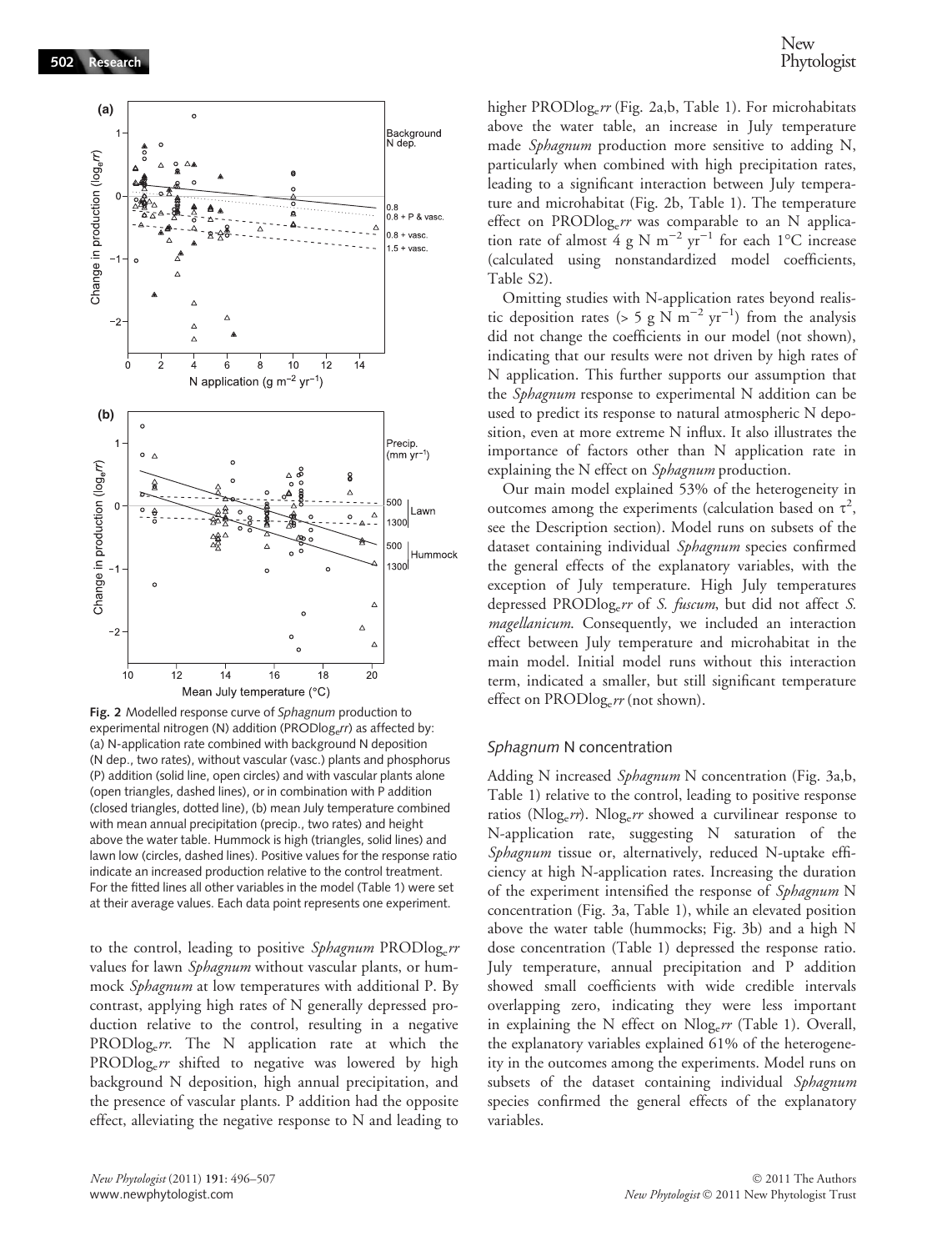

Fig. 3 Modelled response curve of Sphagnum nitrogen (N) concentration (Nlogerr) to experimental N addition as affected by: (a) N application rate combined with background N deposition (N dep., two rates) and experiment duration (two seasons, solid lines; five seasons, dashed line), (b) height above the water table. Hummocks is high (triangles, solid line) and lawn low (circles, dashed line). Positive values for the response ratio indicate an increased N concentration relative to the control treatment. For the fitted lines, all other variables in the model (Table 1) were set at their average values. Each data point represents one experiment.

#### Sphagnum N concentration as a predictor of production response?

As most explanatory variables that affected production affected Sphagnum N concentration even more, we tested how well we could predict N effects on production by using Sphagnum N concentration as an explanatory variable. We simplified our model by replacing the three predictors quantifying N loading (application rate, experiment duration and background N deposition) with the Sphagnum N



Fig. 4 Relationship between Sphagnum production response to experimental nitrogen (N) addition (PRODlog<sub>e</sub>rr) and Sphagnum N concentration for four different scenarios combining low and high (lower and upper quartile of the variables) July temperature and annual precipitation rate. Solid lines, mean July temperature = 13.5°C; dashed line, mean July temperature = 16.5°C. Posttreatment Sphagnum N concentration on a dry weight (DW) basis was regarded as a proxy for N loading, which comprises N-application rate, experiment duration and the background N deposition. Positive values for the response ratio indicate an increased production relative to the control treatment.

concentration in the N-treated plots. Doing this also accounted for the effects of N dose concentration and P addition, since they are largely mediated through the Sphagnum N concentration (Limpens et al., 2004). For the simplified model, we used a data subset containing 55 experiments with values for both production and N concentration. The smaller dataset reduced the number of predictors we could include. Since the subset mainly included long-term experiments, in which vascular plants were seldom removed, we did not include presence of vascular plants in this model. Additionally, we left out the interaction between microhabitat and temperature, but kept temperature and precipitation, as these predictors explained the greater heterogeneity between experiments. Consequently, our simplified model only included temperature, precipitation and Sphagnum N concentration in the N-treated plots as explanatory variables.

In the simplified model, tissue N concentration was a strong predictor for the effect of N application, showing a positive effect on production at low N concentrations but negative at higher values (Fig. 4, Table 1). Increases in July temperature or annual precipitation exacerbated the negative N effect, leading to lower  $PRODlog_e rr$  values for the same N concentration. For example, the model predicted depressed production relative to the control above tissue N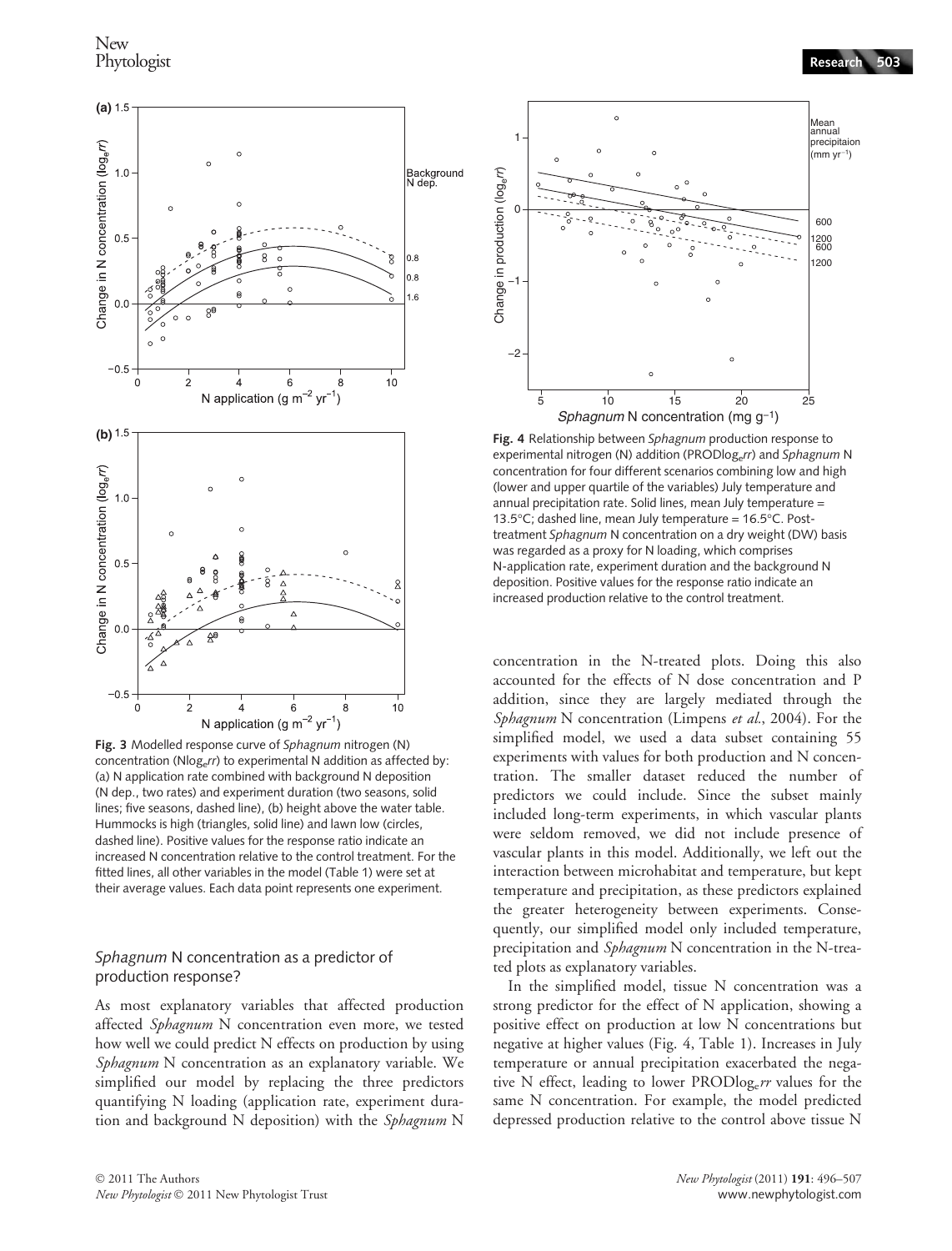concentrations of 10 mg  $g^{-1}$  DW for an average July temperature of 16.5°C and a mean annual precipitation of 600 mm (Fig. 4, Table 1). The simplified model explained 59% of the heterogeneity among experimental outcomes in this data subset. Our main model, containing eight covariates, explained 58% when run for the same subset. The accuracy with which the simplified model could predict an increase (positive  $PRODlog_e rr$ ) or decrease (negative  $PRODlog<sub>e</sub>rr$ ) in production after N fertilization was assessed with the leave-one-out procedure (see the Description section). The simplified model predicted correctly in 75% of the experiments, with many of the wrongly predicted data points close to zero. Using the coefficients of the simplified model presented in Table 1 gave an accuracy of 76%.

## Model checking

There were no indications of bias in our dataset related to sample size. Sampling variance of  $PRODlog_e rr$  peaked in a few experiments with strongly negative effect sizes (PRODlog<sub>e</sub> $rr < -1.5$ ) compared with the rest of the data set (six experiments, Fig. S1c). Some extremes are expected, as disturbance of a natural ecosystem may generate large variation. Residual analyses of the main models for PRODlog<sub>e</sub>rr and Nlog<sub>e</sub>rr showed no patterns (not shown), but the six experiments were largely overestimated in the main PRODlog<sub>e</sub>rr model. These experiments were associated with high sample variances compared with the other experiments. We found no other common factors – the concentration, the form, the frequency in which N was applied, or extreme summer drought – that set these experiments apart; none of these explained the low PRODlog<sub>e</sub>rr. Excluding the data points did not affect the results, except for two terms: the interaction between July temperature  $\times$  microhabitat and the mean annual precipitation. Although both remained significant predictors, their standardized regression coefficients changed from  $-0.53$  to  $-0.30$  (July temperature  $\times$  microhabitat) and from  $-0.30$ to  $-0.17$  (annual precipitation). When the interaction term, July temperature  $\times$  microhabitat, was omitted from the model, temperature remained an important predictor (coefficient and upper and lower interval limits:  $-0.17$ , (0.00,  $-0.37$ ).

Predictive model checking showed that the main features of the data were captured by the PRODlog<sub>e</sub> $rr$  and the Nlogerr models: the minimum and maximum values as well as the standard deviation of the replicated data sets did not differ significantly from the original data. Furthermore, the 95% interval coverage of the coefficients given by the replicated data sets covered the point estimates in the main models in 94–96% of the cases. In view of the above, the models showed a reasonable fit and gave robust results.

## **Discussion**

Our most important result is the interaction of N deposition with climatic factors, such as precipitation and temperature, on *Sphagnum* production. This result is particularly important given that most peatlands are situated at high latitudes where the largest increases in atmospheric temperatures have been observed (Hansen et al., 2006) and further strong increases in temperature and shifting precipitation patterns (IPCC, 2007) are expected. N-deposition rates at the northernmost remote sites, such as in northern Canada and Siberia are still very low, and are not rising fast, while deposition rates at more southern locations are high and rising faster or stabilizing at high values, as in the Netherlands (Holland et al., 2005; Galloway et al., 2008). As even a small temperature increase offset the positive effect of N application on Sphagnum production at low N loading (Figs 2b, 4), our results indicate that current rates of N deposition in warmer conditions will strongly inhibit C sequestration in Sphagnum-dominated vegetation. This would not only be a result of the accelerated decomposition of peat associated with higher temperatures (Dorrepaal et al., 2009), but also through depressed production of the main peat former Sphagnum. Initially we assumed that, at constant N loading, an elevation in temperature (Xia & Wan, 2008; Breeuwer et al., 2009) and increase in precipitation (Robroek et al., 2009) would dilute the plant N content by stimulating biomass production, thus postponing negative effects associated with high tissue N concentration (Limpens et al., 2006). However, the opposite was found. Why elevated temperature and high precipitation should make Sphagnum production more sensitive to N is poorly understood and urgently needs to be elucidated, as interactions between temperature, precipitation and N deposition may accelerate changes in vegetation composition and associated effects on C sequestration potential (Dise, 2009). The temperature sensitivity might be explained at different scales, making interpretation of our results difficult. It is generally assumed that, at the plant-leaf scale increases in N enhance (vascular) plant respiration relatively more than gross photosynthesis (Anten et al., 2000), leading to curvilinear relationships between production and N application (Salemaa et al., 2008). The same holds for temperature: when temperature rises, respiration increases more than gross photosynthesis (Harley et al., 1989). The combination of high N and high temperature could thus result in a lower PRODlog<sub>e</sub>r than assumed from N loading alone. Alternatively, the reduction in PROD $log_e rr$  could be mediated through other factors, such as water stress (Van der Heijden et al., 2000; Bragazza, 2008) at the plant scale, or through intensified biotic interactions (Wiedermann et al., 2007) or increased N mineralization in the underlying peat (Weltzin et al., 2000)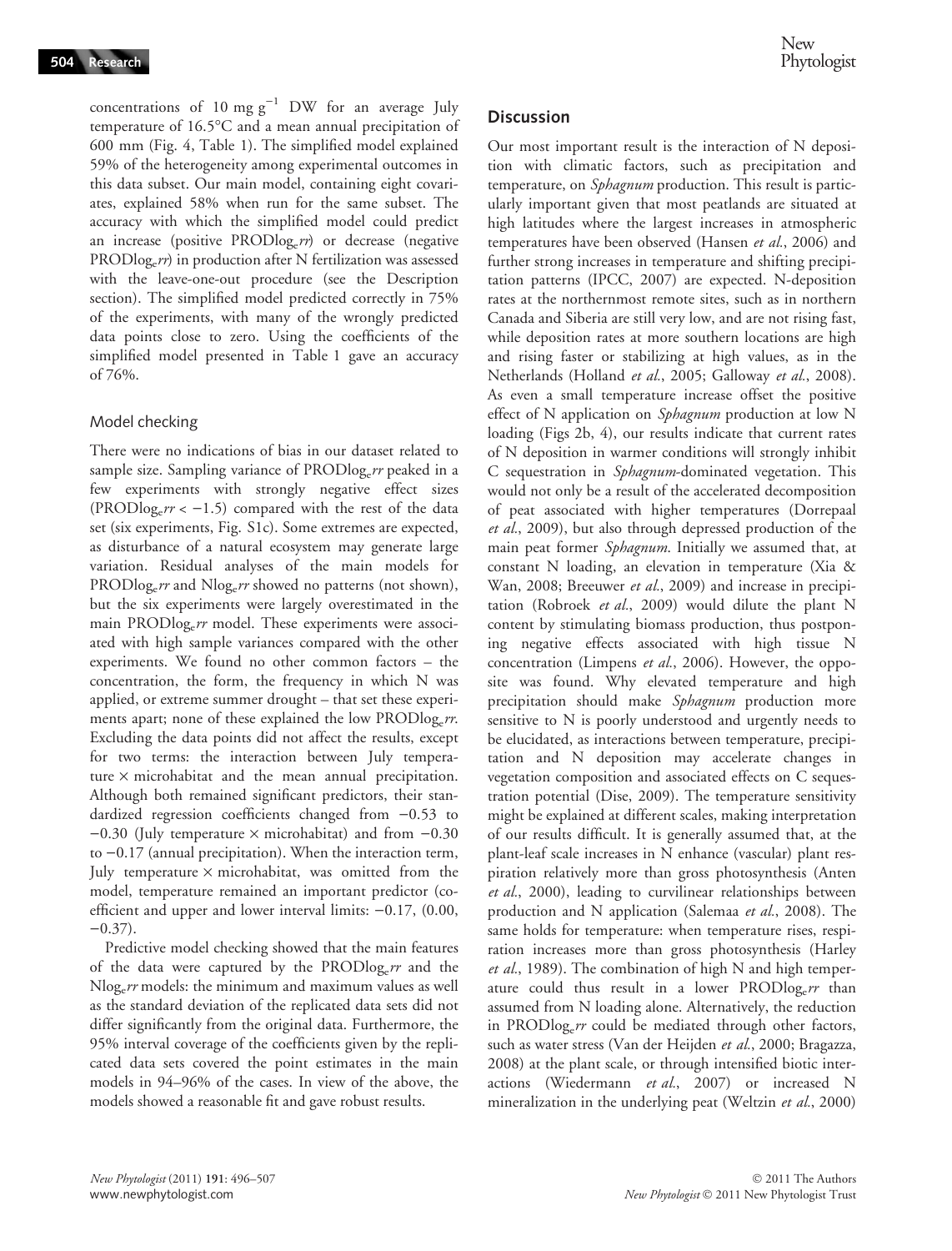at the community level. The sensitivity of the N effect to mean annual precipitation is even more unexpected than the temperature effect. As mosses are poikilohydric plants (Proctor, 2000), their photosynthetic activity is often limited by water. Indeed, Gunnarsson (2005) reported a positive correlation between mean annual precipitation and Sphagnum production. This suggests optimal growing conditions if precipitation is high, in marked contrast to our result. A similar, poorly explained, negative interaction between precipitation and N fertilization has been reported for vascular plant productivity in wetlands in a meta-analysis by LeBauer & Treseder (2008). The authors contributed this effect to limitation of production by elements other than N, and by increasingly anoxic conditions. Although this would explain an absence of an N effect on production, it does not help us understand a greater negative effect with increasing precipitation. It should be noted that the correlations with temperature and precipitation are not necessarily causal relationships. Other factors might be correlated with these variables and experimental work is needed to further explore the relationships we found.

The strong sensitivity of the N effect to explanatory variables other than N-application rate shows that the effects of N deposition cannot be accurately predicted from experimental N addition by focusing on N-application rates alone. One way is to calculate the cumulative N flux into the ecosystem (Dupré et al., 2010); another is to focus on the extent to which the vegetation or ecosystem has been loaded, or saturated, by N (Berendse et al., 2001). We showed for *Sphagnum* that the production response could be well predicted using only tissue N concentration, temperature and precipitation. Whether changes in Sphagnum N concentration can also be used to predict changes in production outside fertilization experiments remains to be tested.

The key mechanism causing the N-induced decline in Sphagnum production remains uncertain: the strong predictive value of *Sphagnum* N concentration in combination with the alleviating, albeit tentative, effect of adding P suggests physiological stress associated with nutrient imbalance (Bragazza et al., 2004; Carfrae et al., 2007; Arróniz-Crespo et al., 2008). Experimental evidence for N-induced physiological stress in *Sphagnum* is scarce and damage to the photosynthetic apparatus does not seem to occur below concentrations of 20 mg N  $g^{-1}$  DW (Granath et al., 2009). This argues for a more important role for biotic interactions (Manning et al., 2006), such as sensitivity to pests or pathogens (Wiedermann et al., 2007) and enhanced competition with microalgae (Gilbert et al., 1998), other mosses (Mitchell et al., 2002) or vascular plants (Heijmans et al., 2002). Indeed, our results indicate that Sphagnum production with vascular plants present was more sensitive to adding N than Sphagnum with vascular plants removed. Since most fertilization experiments used plots with maximum vascular plant covers of 25% in their first year, the results suggest negative effects at covers well below the 70% which has been suggested to be the lowest cover of dwarf shrub vegetation at which Sphagnum production becomes limited by light (Hayward & Clymo, 1983; Malmer et al., 2003). It is likely that factors other than light interception by the canopy dominate the *Sphagnum* production response at these sparse vascular plant covers, such as increased litter production (Limpens et al., 2006), interception of snow or dry N deposition (Dorrepaal et al., 2003; Limpens et al., 2004), or microclimatic effects (Grosvernier et al., 1995). In light of their potential impact on the Sphagnum production response, the nature of biotic interactions requires attention in future fertilization experiments.

The degree of explained heterogeneity among experimental outcomes in our main models (53–61%, Table 1) is very high when compared with other meta-analysis studies, using similar methods (leBauer & Treseder, 2008), presumably because we restricted our analysis to the response of one genus, Sphagnum, growing in peatlands. Nevertheless the unexplained 47–39% in combination with the relatively small effect size of N-application rate in comparison to the other covariates suggests that the Sphagnum production response to N addition is also subject to factors outside our analyses. Potential candidates, for which data were not available for every study, are the water availability in the upper moss layer (Gerdol et al., 2007), accurate values for total background N deposition (Boring et al., 1988) and cover of vascular plants instead of presence–absence data.

## Conclusion

Adding N depressed Sphagnum production at high N loading. The magnitude of the decline was related to Sphagnum N concentration, indicating negative effects associated with N saturation. The presence of vascular plants and absence of P addition accentuated the detrimental N effects, indicating intensified biotic interactions and altered nutrient stochiometry with N loading, respectively. Increased mean annual precipitation and elevated July temperature (for moss growing well above the water table on hummocks) made Sphagnum more sensitive to N deposition: an increase of  $1^{\circ}$ C in mean July temperature or 300 mm annual precipitation was equivalent to the negative effect of adding  $4 \text{ g N m}^{-2} \text{ yr}^{-1}$ . The unexpected negative interacting effects of climatic factors indicate an important gap in our current understanding of the mechanisms by which N affects Sphagnum production. Our results suggest that current rates of N deposition in a warmer world will strongly inhibit C sequestration in *Sphagnum*-dominated vegetation, not only through the accelerated peat decomposition associated with higher temperatures, but also through depressed production of the main peat former Sphagnum.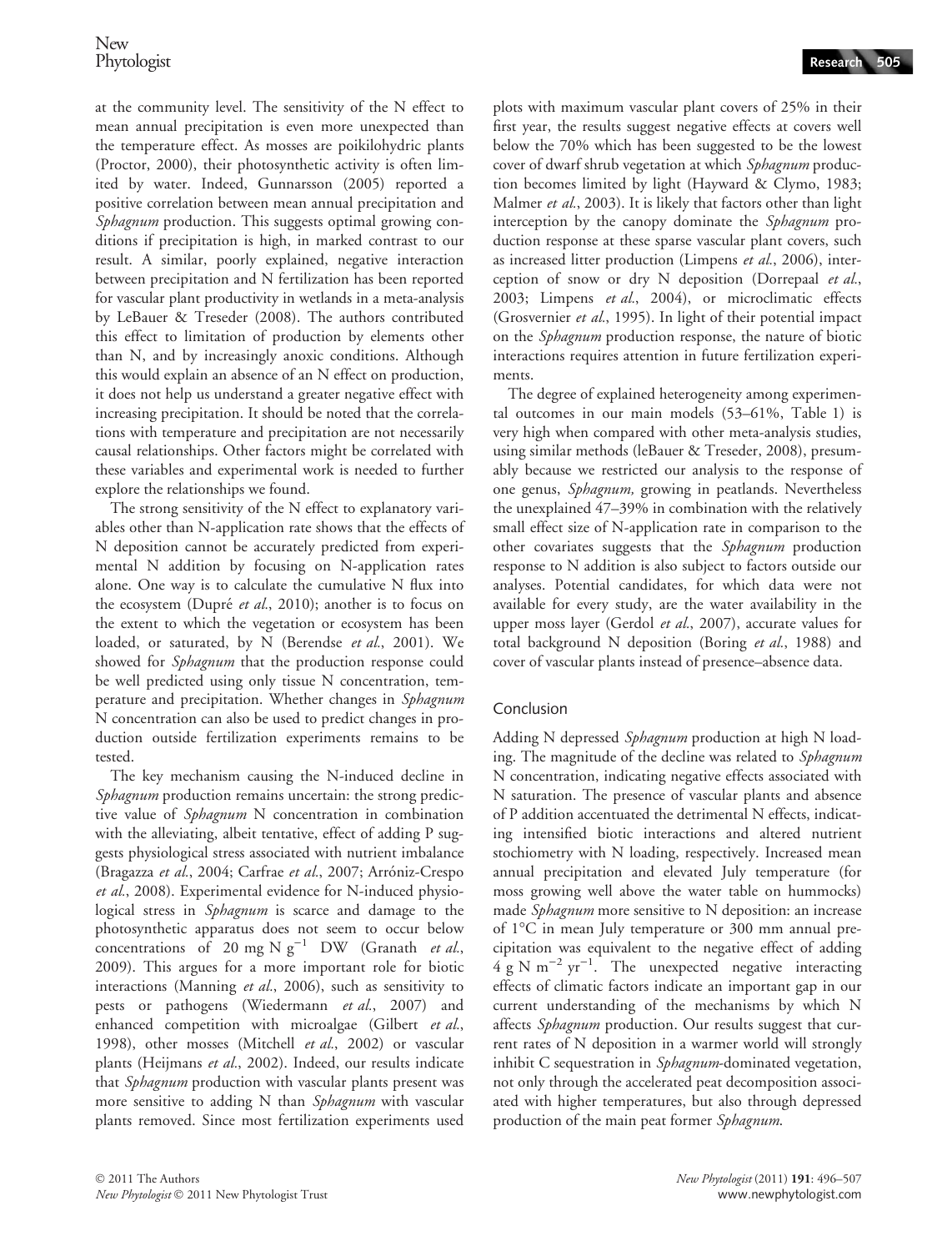We are indebted to Dr John Stevens for his statistical advice on meta-regressions and anonymous referees for improving the quality of the manuscript. We thank Uppsala University and Wageningen University for facilitating contact between the lead authors. Finally, a warm thanks to all researchers who worked on the N fertilization experiments included in this meta-analyses: without their work, ours would not have been possible.

## References

- Aerts R, Wallén B, Malmer N, De Caluwe H. 2001. Nutritional constraints on Sphagnum-growth and potential decay in northern peatlands. Journal of Ecology 89: 292–299.
- Andrus RE. 1986. Some aspects of Sphagnum ecology. Canadian Journal of Botany 64: 416–426.
- Anten NPR, Hikosaka K, Hirose T. 2000. Nitrogen utilization and the photosynthetic system. In: Marshall B, Roberts JA, eds. Leaf development and canopy growth. Sheffield, UK: Sheffield Academic Press, 171–203.
- Arróniz-Crespo M, Leake JR, Horton P, Phoenix G. 2008. Bryophyte physiological responses to, and recovery from, long-term nitrogen deposition and phosphorus fertilisation in acidic grassland. New Phytologist 180: 864–874.

Belyea LR, Baird AJ. 2006. Beyond the ''limits to peat bog growth'': crossscale feedback in peatland development. Ecological Monographs 76: 299–322.

Berendse F, Van Breemen N, Rydin H, Buttler A, Heijmans MMPD, Hoosbeek MR, Lee JA, Mitchell E, Saarinen T, Vasander H et al. 2001. Raised atmospheric CO<sub>2</sub> levels and increased N deposition cause shifts in plant species composition and production in Sphagnum bogs. Global Change Biology 7: 91–98.

- Bobbink R, Ashmore M, Braun S, Flückifer W, Van den Wyngaert IJJ. 2003. Empirical nitrogen critical loads for natural and semi-natural ecosystems: 2002 update. In: Achermann B, Bobbink R, eds. Empirical critical loads for nitrogen, Documentation 164. Berne, Switzerland: Swiss Agency for the Environment, Forests and Landscape, 43–170.
- Boring LR, Swank WT, Waide JB, Henderson GS. 1988. Sources, fates, and impacts of nitrogen inputs to terrestrial ecosystems: review and synthesis. Biogeochemistry 6: 119-159.

Bragazza L. 2008. A climatic threshold triggers the die-off of peat mosses during an extreme heat wave. Global Change Biology 14: 2688–2695.

Bragazza L, Limpens J, Gerdol R, Grosvernier P, Hájek M, Hajkova P, Iacumin P, Kutnar L, Rydin H, Tahvanainen T. 2005. Nitrogen content and  $\delta^{15}N$  signature of ombrotrophic *Sphagnum* plants in Europe: to what extent is the increasing atmospheric N deposition altering the N-status of nutrient-poor mires? Global Change Biology 11: 106–114.

Bragazza L, Tahvanainen T, Kutnar L, Rydin H, Limpens J, Ha´jek M, Grosvernier P, Hansen I, Iacumin P, Gerdol R. 2004. Nutritional constraints in ombrotrophic Sphagnum plants under increasing atmospheric nitrogen depositions in Europe. New Phytologist 163: 609–616.

Breeuwer AJG, Heijmans MMPD, Berendse F, Gleichman JM, Robroek BJM, Limpens J. 2009. Response of Sphagnum species mixtures to increased temperature and nitrogen availability. Plant Ecology 204: 97–111.

Bubier JL, Moore TR, Bledzki L. 2007. Effects of nutrient addition on vegetation and carbon cycling in an ombrotrophic bog. Global Change Biology 13: 1168–1186.

Carfrae JA, Sheppard LJ, Raven JA, Leith ID, Crossley A. 2007. Potassium and phosphorus additions modify the response of Sphagnum capillifolium growing on a Scottish ombrotrophic bog to enhanced nitrogen deposition. Applied Geochemistry 22: 1111–1121.

Dise NB. 2009. Peatland response to global change. Science 326: 810-811. Dorrepaal E, Aerts R, Cornelissen JHC, Callaghan TV, Van Logtestijn

RSP. 2003. Summer warming and increased winter snow cover affect Sphagnum fuscum growth, structure and production in a sub-arctic bog. Global Change Biology 10: 93–104.

Dorrepaal E, Toet S, van Logtestijn RSP, Swart E, van de Weg MJ, Callaghan TV, Aerts R. 2009. Carbon respiration from subsurface peat accelerated by climate warming in the subarctic. Nature 460: 616–619.

Dupré C, Stevens CJ, Ranke T, Bleekers A, Peppler-Lisbach C, Gowing DJG, Dise NB, Dorland E, Bobbink R, Diekman M. 2010. Changes in species richness and composition in European acidic grasslands over the past 70 years: the contribution of cumulative atmospheric nitrogen deposition. Global Change Biology 16: 344–357.

Freeman C, Fenner N, Ostle NJ, Kang H, Dowrick DJ, Reynolds B, Lock MA, Sleep D, Hughes S, Hudson J. 2004. Export of dissolved organic carbon from peatlands under elevated carbon dioxide levels. Nature 430: 195–198.

- Frolking S, Roulet NT. 2007. Holocene radiative forcing impact of northern peatland carbon accumulation and methane emissions. Global Change Biology 13: 1079–1088.
- Galloway JN, Townsend AR, Erisman JW, Becunda M, Cai Z, Freney JR, Martinelli LA, Seitzinger SP, Sutton MA. 2008. Transformation of the nitrogen cycle: recent trends, questions, and potential solutions. Science 320: 889–892.
- Gelman A. 2008. Scaling regression inputs by dividing by two standard deviations. Statistics in Medicine 27: 2865–2873.
- Gelman A, Hill JK. 2007. Data analysis using regression and multilevel/ hierarchical models. Cambridge, UK: Cambridge University Press.
- Gerdol R, Petraglia A, Bragazza L, Iacumin P, Brancaleoni L. 2007. Nitrogen deposition interacts with climate in affecting production and decomposition rates in Sphagnum mosses. Global Change Biology 13: 1810–1821.
- Gilbert D, Amblard C, Bourdier G, Francez A-J. 1998. Short-term effect of nitrogen enrichment on the microbial communities of a peatland. Hydrobiologia 373: 111–119.
- Granath G, Wiedermann MM, Strengbom J. 2009. Physiological responses to nitrogen and sulphur addition and raised temperature in Sphagnum balticum. Oecologia 161: 481–490.
- Grosvernier P, Matthey Y, Buttler A. 1995. Microclimate and physical properties of peat: new clues to the understanding of bog restoration processes. In: Wheeler BD, Shaw SC, Fojt WS, Robertson RA, eds. Restoration of temperate wetlands. Chichester, UK: John Wiley & Sons, 437–450.
- Gunnarsson U. 2005. Global patterns of Sphagnum productivity. Journal of Bryology 27: 269–279.
- Gunnarsson U, Boresjo Bronge L, Rydin H, Ohlson M. 2008. Near-zero recent carbon accumulation in a bog with high nitrogen deposition in SW Sweden. Global Change Biology 14: 2152–2165.

Gunnarsson U, Granberg G, Nilsson M. 2004. Growth, production and interspecific competition in Sphagnum: effects of temperature, nitrogen and sulphur treatments in a boreal mire. New Phytologist 163: 609–616.

- Gurevitch J, Hedges V. 1999. Statistical issues in ecological meta-analyses. Ecology 80: 1142–1149.
- Gurevitch J, Mengersen K. 2010. A statistical view of synthesizing patterns of species richness along productivity gradients: devils, forests, and trees. Ecology 91: 2553–2560.
- Hansen JH, Sato M, Ruedy R, Lo K, Lea DW, Medina-Elzida M. 2006. Global temperature change. Proceedings of the National Academy of Sciences, USA 103: 14288–14293.